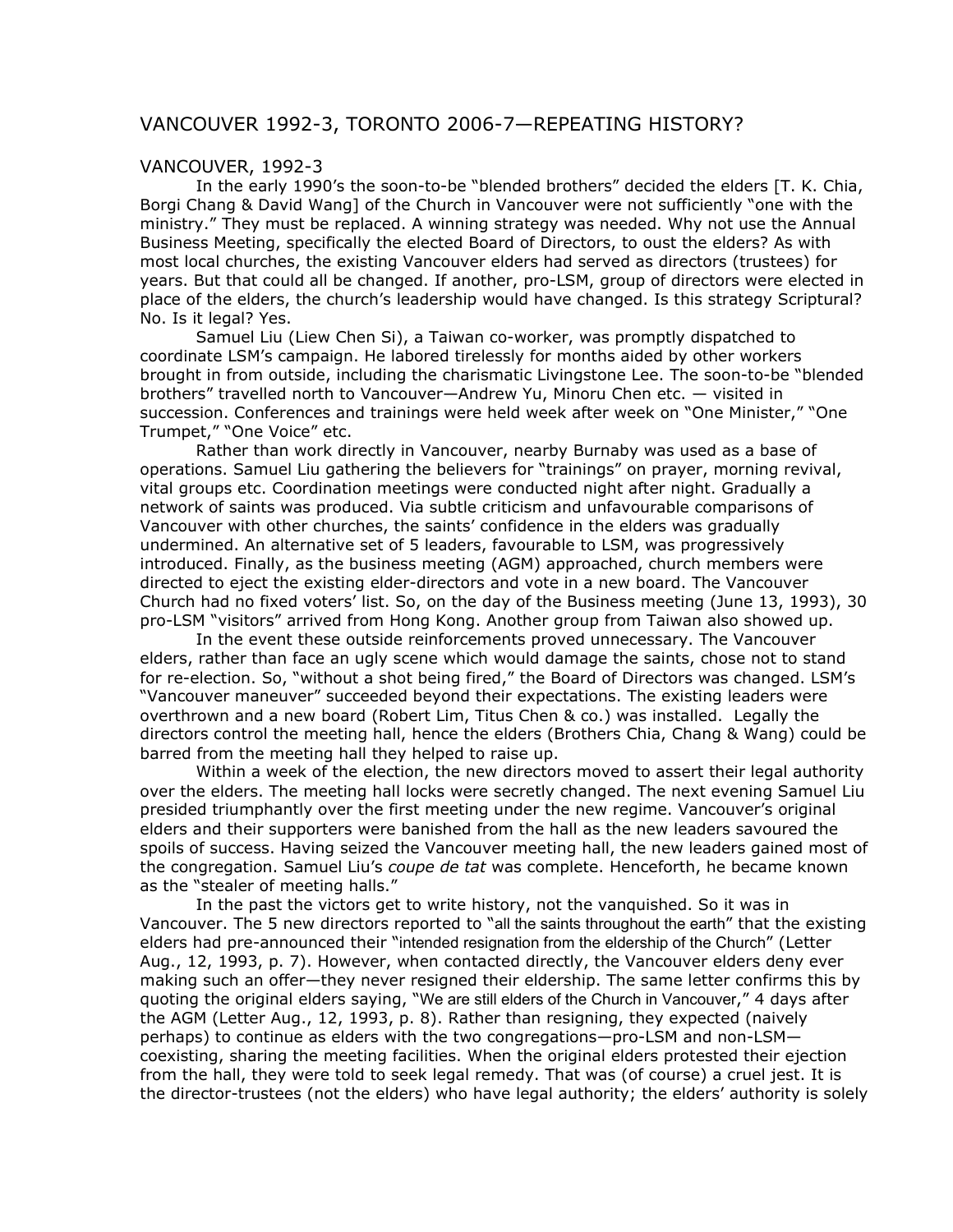spiritual. Hence, no such recourse existed. The "Vancouver strategy"—use the Board of Directors to oust the elders—worked. Yes, it succeeded, but is it Scriptural? How do those involved reconcile these tactics with Brother Lee's word: "The very great, particular characteristic in the Lord's recovery is to do everything according to the Bible." (*Elders' Training, Book* 7, p. 107)?

## TORONTO, 2006-7

Fifteen years later, LSM's blended brothers are frustrated by Toronto's elders. They don't "toe the line." They won't follow LSM's directive to quarantine Titus Chu and eject his co-workers from Toronto. Recently the Toronto Review Committee issued their *Determination and Recommendation*. In it they declared the Church would continue to receive the ministries of Watchman Nee and Witness Lee. At the same time, the Toronto church would still invite Titus Chu to minister and his co-workers to serve. They don't intend to be an LSM-ministry church. Frustrating!

What are LSM's blended brothers to do? Why not apply the "Vancouver maneuver"? LSM co-workers were quickly dispatched to the Toronto area. Not to Toronto itself (why risk a direct confrontation?), but to nearby Brampton. Not known for half-measures, prominent brothers were sent—Minoru Chen (a leader among the blended brothers), Livingstone Lee (a charismatic Taiwan co-worker), Samuel Liu ("stealer of meeting halls" and architect of LSM's "Vancouver campaign") and Bob Danker (from LSM's second tier). These brothers, with a supporting cast of outsiders (Greg Spencer, former Toronto elder; David Sissons, Vancouver elder; Rick Persad, FTTA graduate, Vancouver full-timer etc.,) held a "Vital Living Training" in Brampton. That was the first phase in LSM's Toronto campaign, December 2006.

The New Year ushered in the second phase. Suddenly the Toronto area was the "vacation hotspot," despite its freezing temperatures and lack of snow! Minoru Chen returned, to be followed in quick succession by Ron Kangas, Albert Lim and Benson Phillips. LSM–president, Benson Phillips can't remember when he was last in Toronto. A few years ago he said, "I've never been there. I've never even set foot in Toronto, Canada, I don't think." (July 3, 2004). Now, suddenly Brother Benson is "burdened" for Toronto. Those just mentioned are the "big shots." The supporting cast—Rick Persad, Greg Spencer etc—remains in place. The venue for their "Vital Living Training" has changed to Richmond Hill. Their strategy and purpose remain unchanged.

## WHAT'S THE PROBLEM? WHAT'S THE PURPOSE?

Some have asked, "What's the problem? What's wrong with a 'Vital Living Training'?" We ask: "What's the purpose? What's the long-term goal?" Why are so many "big shots" coming to Brampton, a church with only 20 members? Or to Richmond Hill, a church, whose "illegitimate birth" (Albert Lim's term) happened only a few months back. Is the "Vancouver strategy" being applied here? Is history repeating itself? Is there a scheme to overthrow the Toronto elders, seize control of our meeting halls and bring Toronto back into the "LSM fold"? Why are prominent brothers suddenly visiting the Toronto area? Why are there reports that FTTA trainees are moving here? Why are these outsiders trying to influence the saints here? Are they coming here to "deal with the church"? Do they have the right?

A recent posting on an LSM-affiliated website openly admits, "There are many parallels" between "events that took place in the church in Vancouver in the early 1990's and events currently playing out in the church in Toronto." (AFaithfulWord.org, Jan. 22, 2007) We heartily agree with this statement. The crucial "parallels" (we believe) are those outlined above. We encourage both Toronto church-members and objective outside observers to consider what is happening in Toronto in the light of Vancouver's history sketched above.

Brother Lee warned, *"*Suppose a number of brothers come from other places to a certain locality to deal with the situation in the church there. Any saint who knows the truth and who practices the truth should rise up and say, "Stop! This is a hierarchy. What right do you brothers have to come here and